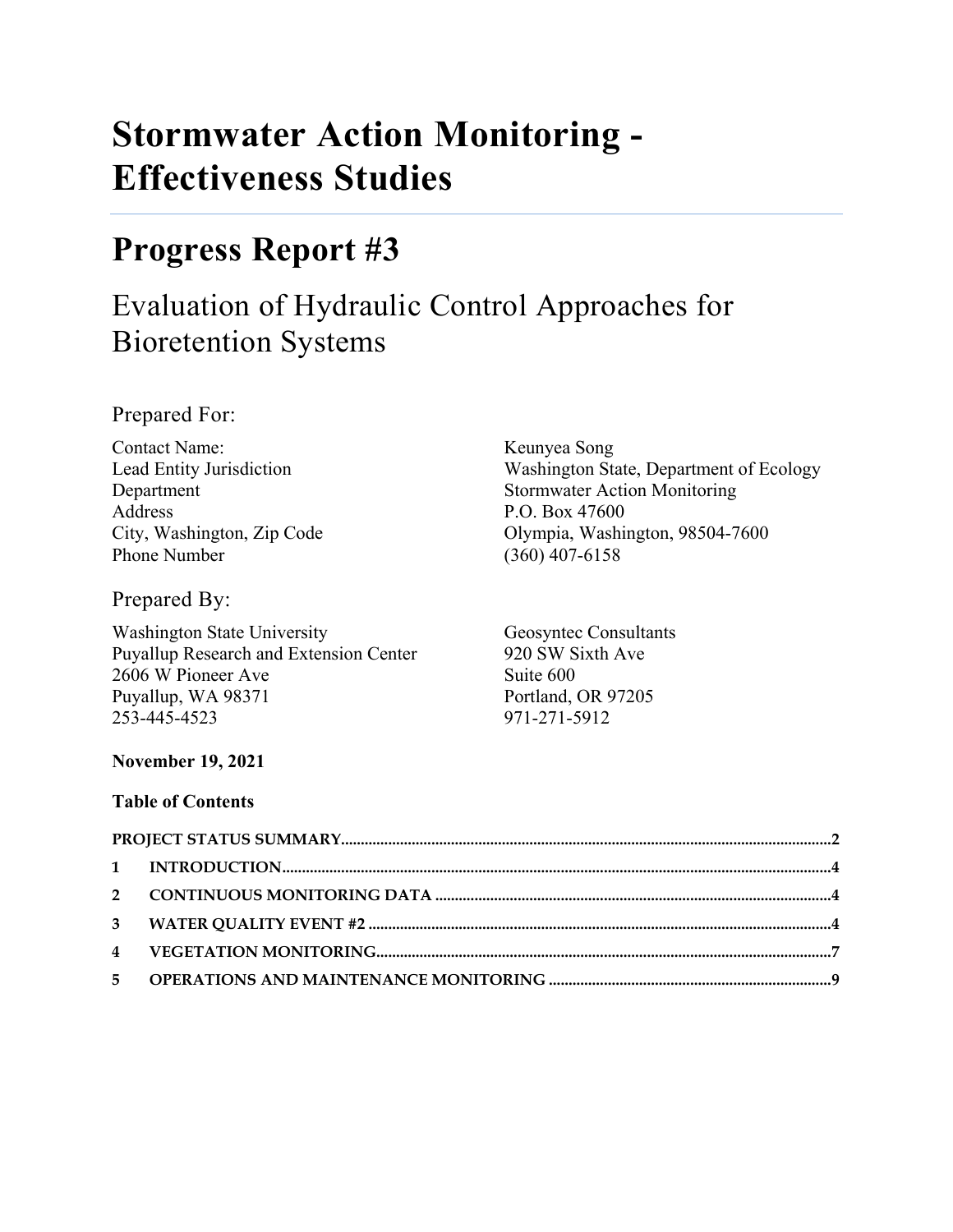## <span id="page-1-0"></span>**Project Status Summary**

#### **General Information**

*Contract / Grant Agreement*  IAA No. C2000041 *Number: Project Title:* **Evaluation of Hydraulic Control Approaches for Bioretention Systems**

|                          | Organization: Washington State University         |
|--------------------------|---------------------------------------------------|
| <b>Project Managers:</b> | Anand Jayakaran, Washington State                 |
|                          | University                                        |
|                          | Myles Gray, Geosyntec                             |
|                          | Consultants                                       |
|                          | Reporting Period: May 1, 2021 to October 31, 2021 |

#### **Brief description of Tasks and Achievements for current report period.**

**Example 12 The Connect of The State of The State Incorport**<br>monitoring period: | None to report

| $1000$ and $10000$ and $10000$ and $10000$ and $10000$   |                                                      |
|----------------------------------------------------------|------------------------------------------------------|
| Percent Complete, Project Phase 1:                       | 100%                                                 |
| Percent Complete, Full Project:                          | 100%                                                 |
| All deliverables to be completed:                        | Deliverables 1.1 to 1.3                              |
| Deliverables completed in previous<br>reporting periods: | Deliverables 1.1 to 1.3                              |
| Deliverables completed in this<br>reporting period:      | None                                                 |
|                                                          | Deliverable 1.1: Meeting notes from TAC Kickoff Call |

Deliverable 1.2. Draft QAPP Deliverable 1.3: Final QAPP

#### **Task 1: Project Planning and QAPP Development**

Description of Achievements:

Challenges faced during **this**

| <b>Task 2: Installation and Startup</b>                  |                                                                                                                                              |  |  |  |  |
|----------------------------------------------------------|----------------------------------------------------------------------------------------------------------------------------------------------|--|--|--|--|
| Percent Complete, Project Phase 1:                       | 100%                                                                                                                                         |  |  |  |  |
| Percent Complete, Full Project:                          | 100%                                                                                                                                         |  |  |  |  |
| All deliverables to be completed:                        | Deliverables 2.1 to 2.3                                                                                                                      |  |  |  |  |
| Deliverables completed in previous<br>reporting periods: | Deliverables 2.1 to 2.3                                                                                                                      |  |  |  |  |
| Deliverables completed in this<br>reporting period:      | None                                                                                                                                         |  |  |  |  |
| <b>Description of Achievements:</b>                      | Deliverable 2.1: Tables of equipment purchases<br>Deliverable 2.2: Installation photolog<br>Deliverable 2.3: Installation and Startup Report |  |  |  |  |
| Challenges faced during this<br>monitoring period:       | None to report                                                                                                                               |  |  |  |  |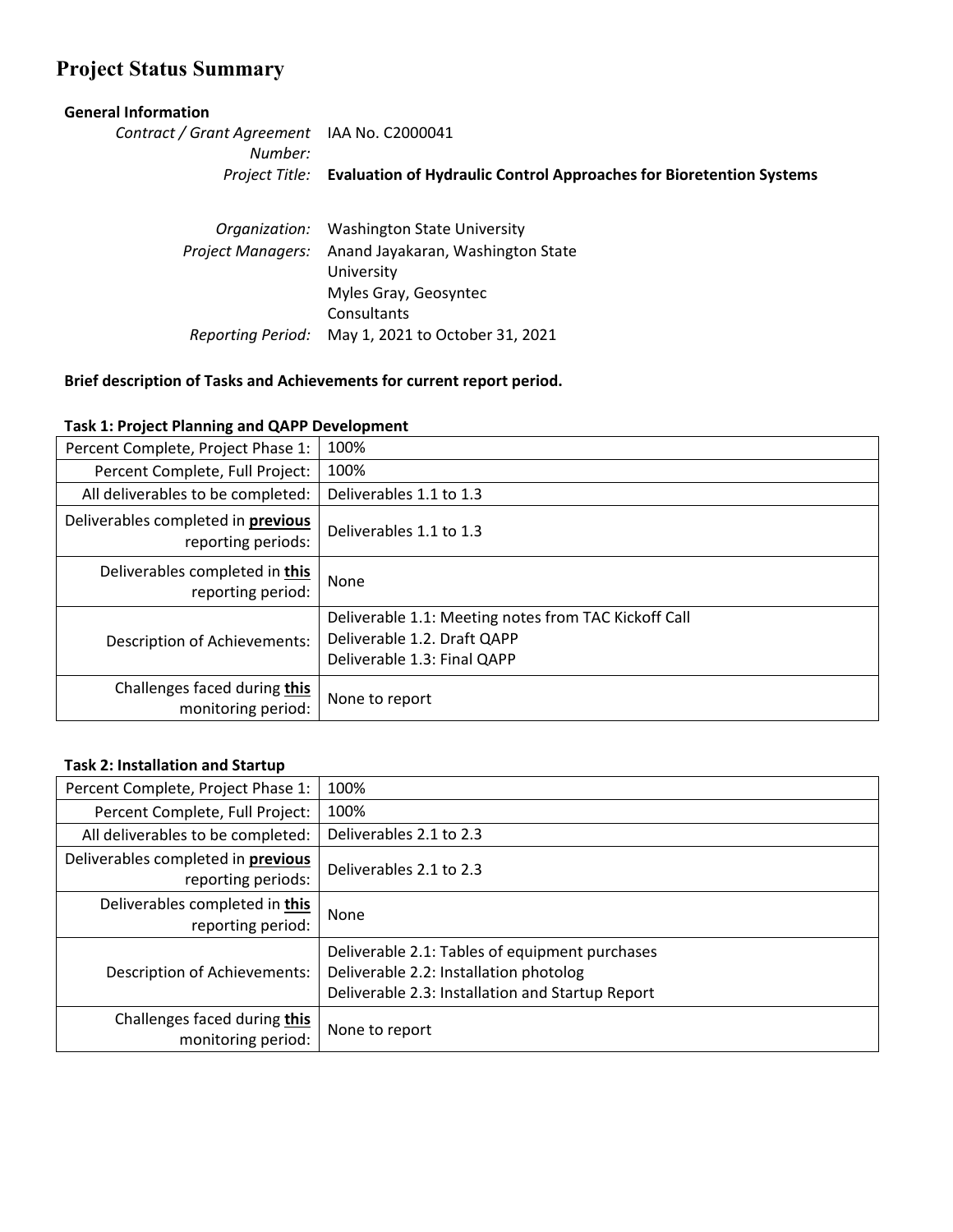#### **Task 3: Monitoring and Study Implementation**

| Percent Complete, Project Phase 1:                 | 100%                                                                                                                                                                                                    |  |  |  |
|----------------------------------------------------|---------------------------------------------------------------------------------------------------------------------------------------------------------------------------------------------------------|--|--|--|
| Percent Complete, Full Project:                    | 50%                                                                                                                                                                                                     |  |  |  |
| All deliverables to be completed:                  | Deliverables 3.1 to 3.3 during Phase 1                                                                                                                                                                  |  |  |  |
| Deliverables completed in previous                 | Deliverable 3.1 and 3.2                                                                                                                                                                                 |  |  |  |
| reporting periods:                                 |                                                                                                                                                                                                         |  |  |  |
| Deliverables completed in this                     | Deliverable 3.3                                                                                                                                                                                         |  |  |  |
| reporting period:                                  |                                                                                                                                                                                                         |  |  |  |
|                                                    | Deliverable 3.1: Progress Report #1                                                                                                                                                                     |  |  |  |
| <b>Description of Achievements:</b>                | Deliverable 3.2: Progress Report #2                                                                                                                                                                     |  |  |  |
|                                                    | Deliverable 3.3: Progress Report #3                                                                                                                                                                     |  |  |  |
| Challenges faced during this<br>monitoring period: | Significant rain event caused damage to power supply system for entire WSU<br>campus (blown fuses), resulting in data gaps for certain continuous<br>monitoring data. Outage dates 10/1/21 to 10/11/21. |  |  |  |

#### **Task 4: Modeling Study**

| Percent Complete, Project Phase 1:  | NA: No effort planned in Phase 1 |
|-------------------------------------|----------------------------------|
| Percent Complete, Full Project:     | 0%                               |
| All deliverables to be completed:   | None during Phase 1              |
| Deliverables completed in previous  | None                             |
| reporting periods:                  |                                  |
| Deliverables completed in this      | None                             |
| reporting period:                   |                                  |
| <b>Description of Achievements:</b> | None to report                   |
| Challenges faced during this        | None                             |
| monitoring period:                  |                                  |

#### **Task 5: Reporting and Communication of Findings**

| Percent Complete, Project Phase 1:        | 0%                             |
|-------------------------------------------|--------------------------------|
| Percent Complete, Full Project:           | 0%                             |
| All deliverables to be completed:         | Deliverable 5.1 during Phase 1 |
| Deliverables completed in <b>previous</b> | None                           |
| reporting periods:                        |                                |
| Deliverables completed in this            | None                           |
| reporting period:                         |                                |
| <b>Description of Achievements:</b>       | None to report                 |
| Challenges faced during this              | None                           |
| monitoring period:                        |                                |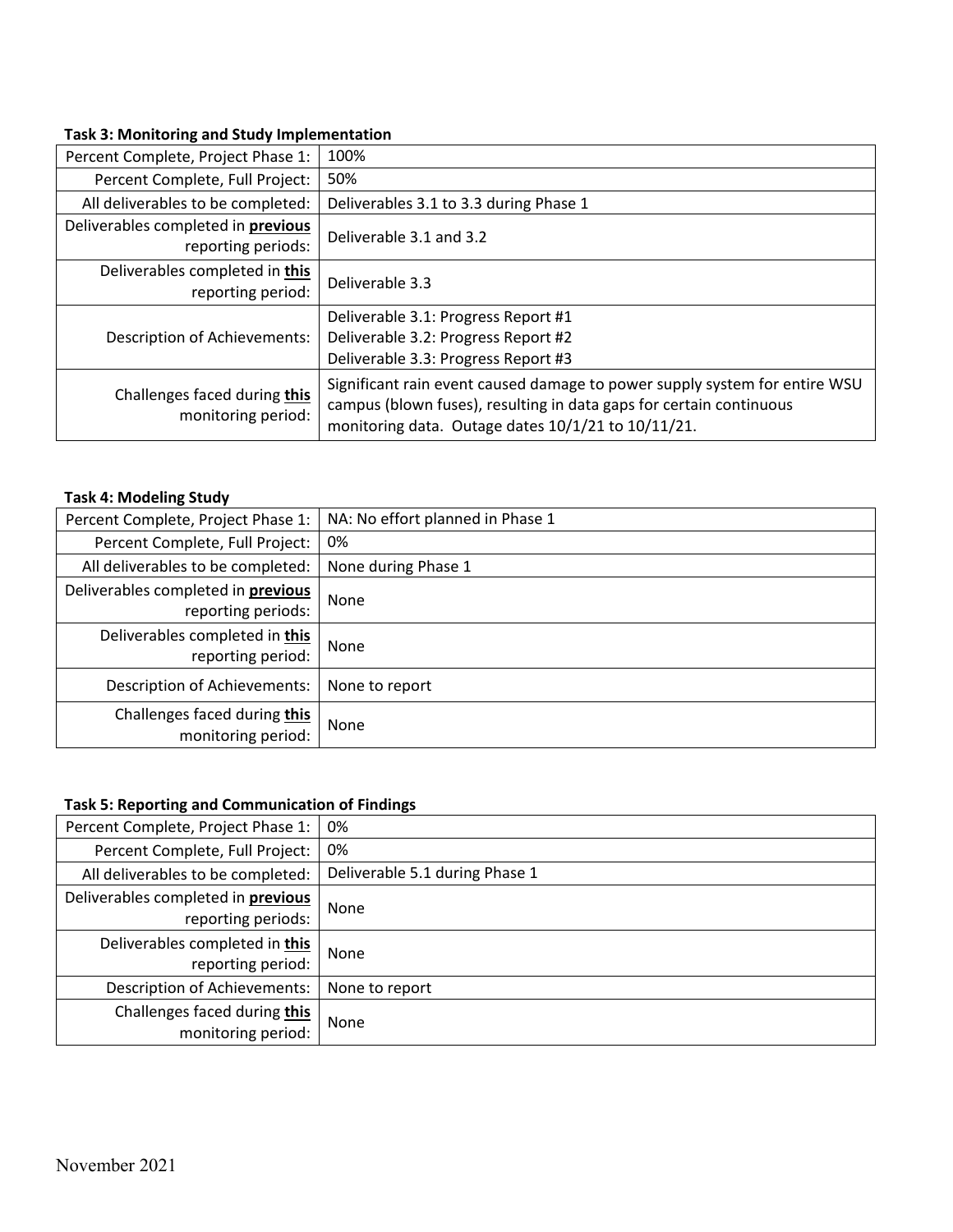## <span id="page-3-0"></span>**1 Introduction**

This progress report documents the third monitoring period of the Stormwater Action Monitoring (SAM) Effectiveness Studies project Evaluation of Hydraulic Control Approaches for Bioretention Systems (Project). Progress Report #3 covers monitoring activities completed between May 1, 2021, and October 31, 2021. This period will be referred to as Monitoring Period #3. All monitoring activities were completed according to the Quality Assurance Project Plan (QAPP) dated August 20, 2020, with some noted modifications.

This report fulfills deliverable 3.3 of the Interagency Agreement effective September 9, 2019.

## <span id="page-3-1"></span>**2 Continuous Monitoring Data**

Continuous monitoring data were collected throughout Monitoring Period #3. [Table 1](#page-3-3) presents a summary of continuous monitoring data and data gaps. These data will be presented in more detail and analyzed as part of the Interim Presentation and the Final Report.

| Data Stream                     | <b>Logging Interval</b> | Data Gaps                                                                                                  |  |  |
|---------------------------------|-------------------------|------------------------------------------------------------------------------------------------------------|--|--|
| Precipitation                   | 5-minute                | $10/1/21$ to $10/11/21$ - Power outage                                                                     |  |  |
| Cistern Water Level<br>5-minute |                         | $10/1/21$ to $10/11/21$ - Power outage                                                                     |  |  |
| Mesocosm Inlet Flow             | 5-minute                | $10/1/21$ to $10/11/21$ - Power outage<br>$4/21/21$ to $6/15/21$ Inadvertent valve<br>closure (MS 42 only) |  |  |
| Mesocosm Outlet Flow            | 5-minute                | $10/1/21$ to $10/11/21$ - Power outage<br>$4/21/21$ to $6/15/21$ Inadvertent valve<br>closure (MS 42 only) |  |  |
| Ponding Depth                   | 5-minute                | $7/27/21$ to $8/30/21$ - Faulty sensor<br>(MS 45 only)                                                     |  |  |
| Soil Moisture <sup>1</sup>      | 5-minute                | None                                                                                                       |  |  |

<span id="page-3-3"></span>**Table 1. Continuous data collected during the monitoring period**

 $\frac{1}{1}$  Soil moisture data are only collected for the six fully instrumented mesocosms

## <span id="page-3-2"></span>**3 Water Quality Event #3**

#### *3.1 Sampling Overview*

Water quality event #3 was completed on October 25, 2021. During this event, dosed stormwater runoff was routed to the six fully instrumented mesocosms and to the influent monitoring point. During water quality event #1, monitoring data indicated that influent pollutant concentrations were substantially lower than the high pollutant dosing targets from the QAPP for TSS, copper, and zinc. Following water quality event #1, the research team agreed that precise pollutant concentration targets would be challenging to achieve due to variability in stormwater quality from the facility catchment and due to variable settling of pollutants in the two cisterns. To limit influent water quality variability from storm to storm, the research team agreed to use the same dosing approach for all future storms while also modifying the mixing approach in the cistern to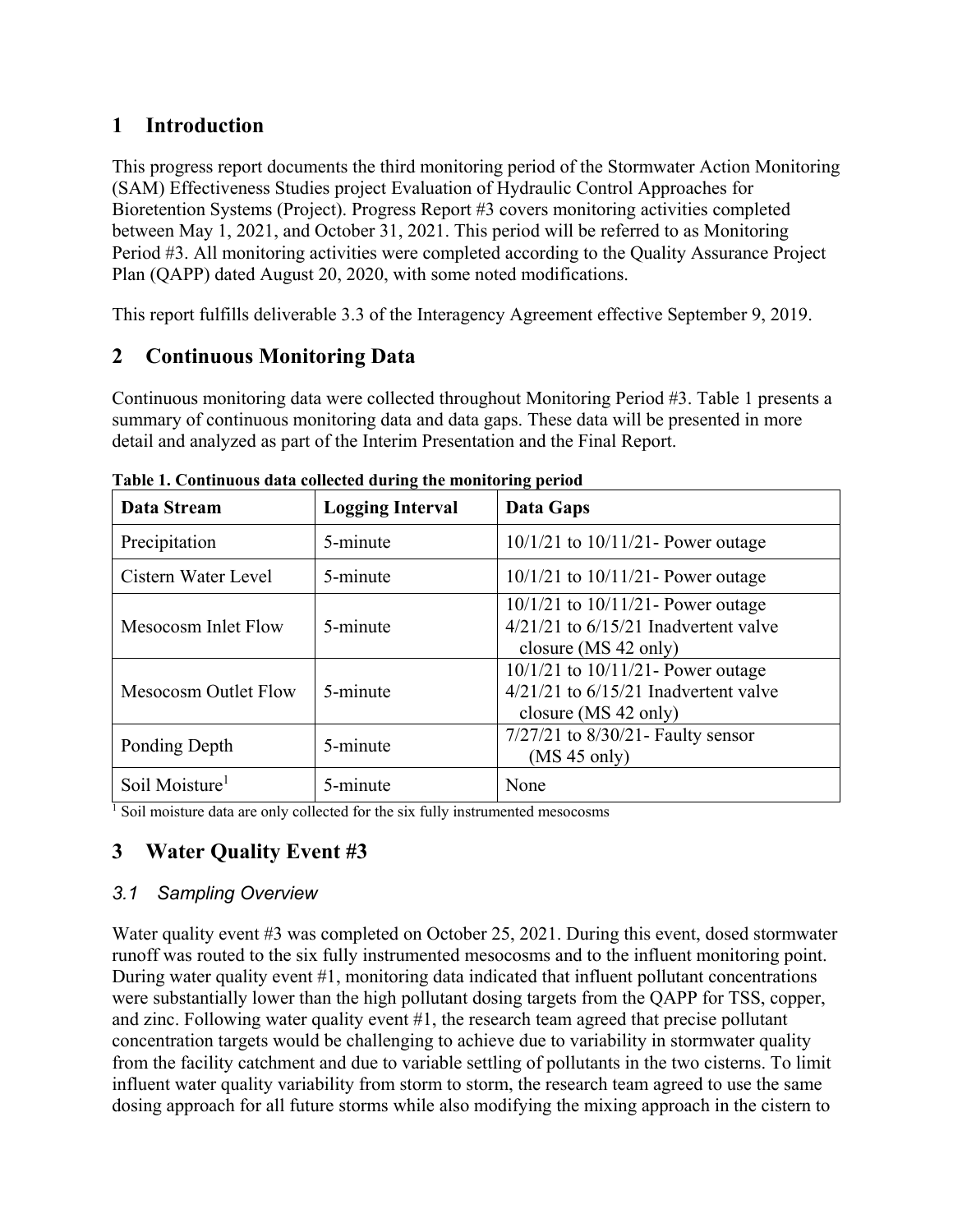limit particulate settling. Accordingly, cistern dosing was conducted using the same dosing that was used during water quality event #1.

Based on observations during water quality event #1, modifications were made during water quality event #3 to limit settling of Sil-co-Sil 106. Specifically, an additional mixing pump was added to the bottom of the cistern and ran continuously throughout the duration of the event. This approach reduced Sil-co-Sil 106 settling, was used in water quality events #2 and #3, and will be used in all future water quality events.

Water was routed to the mesocosms and inlet point for four hours to represent a high intensity storm as presented in Table 9 of the QAPP. Flow-weighted composite samples were collected for the duration of the four-hour event and then overnight until the following morning. Each sample aliquot was 350 mL and was pumped into 20 L glass composite sampling containers. Following the completion of sampling, on the morning of October 26, 2021 the composite samples were delivered to ARI Labs where samples were mixed, split using a churn-splitter, and then analyzed for parameters listed in Table 11 of the QAPP.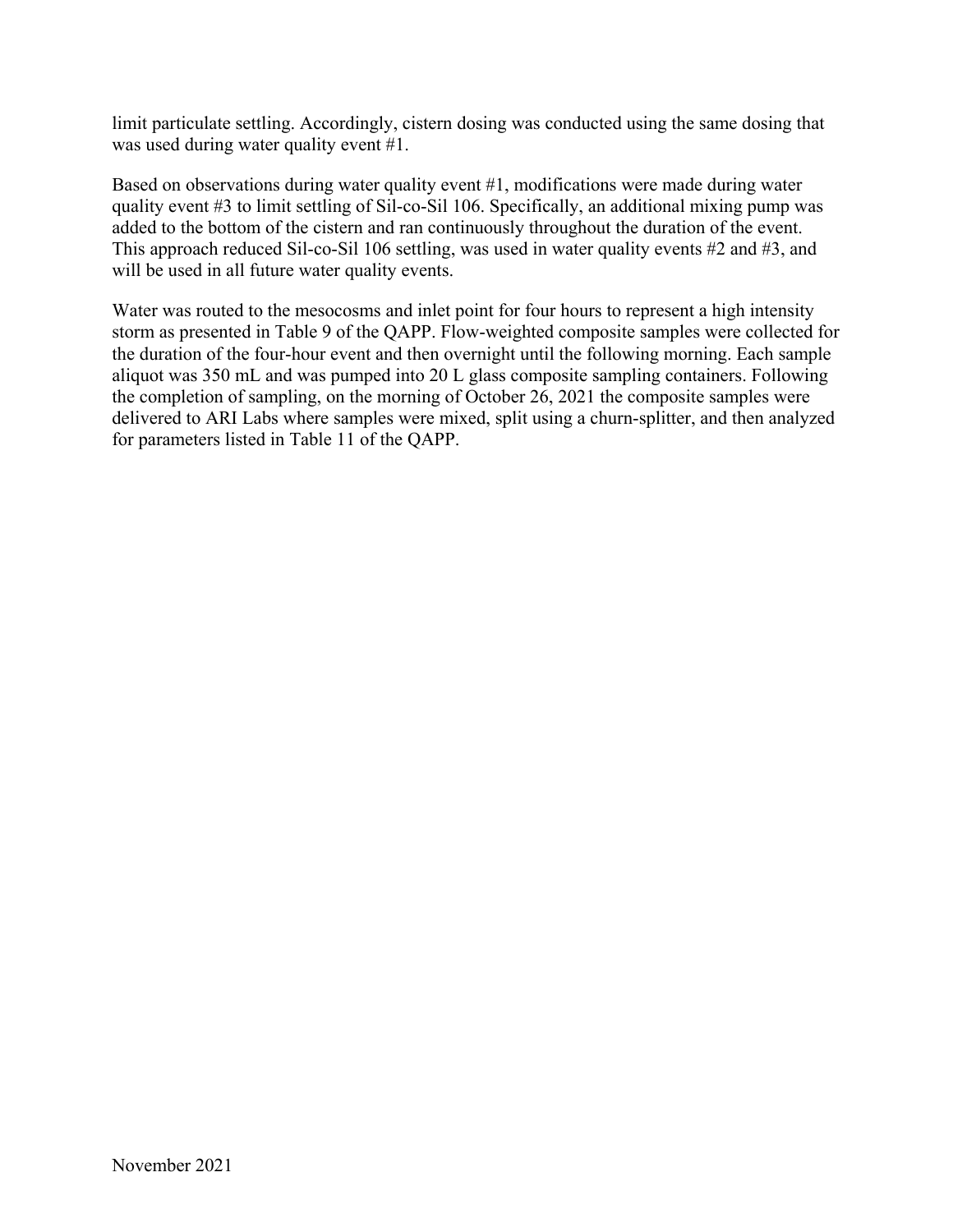#### *3.2 Water Quality Data*

Laboratory analytical results are summarized in [Table 2](#page-5-1) and full results will be submitted as part of the Final Report. Analytical results for total and dissolved zinc were low in effluent from some of the mesocosms, with a total of five values below detection limits and another three between the detection limit and the reporting limit.

| Location                                  | TSS            | Total Kjeldahl<br>Nitrogen | Nitrate-Nitrite | <b>Total Phosphorus</b> | Orthophosphorous | Copper, total | Copper, dissolved | Zinc, total       | Zinc, dissolved |
|-------------------------------------------|----------------|----------------------------|-----------------|-------------------------|------------------|---------------|-------------------|-------------------|-----------------|
| Units                                     | mg/L           | mg/L                       | mg/L            | mg/L                    | mg/L             | $\mu$ g/L     | $\mu$ g/L         | $\mu$ g/L         | $\mu$ g/L       |
| Influent Target <sup>1</sup>              | 120            |                            | 3 <sup>2</sup>  | 0.4                     | NA               | 40            | NA                | 150               | NA              |
| Influent                                  | 76             | 1.0                        | 2.59            | 0.66                    | 0.375            | 30.9          | 7.92              | 117               | 54.1            |
| 12: Standard BSM,<br>outlet controlled    | 36             | 4.8                        | 1.47            | 0.66                    | 0.248            | 19.1          | 13                | 8.96              | 3.23            |
| 33: Standard BSM,<br>media controlled     | 111            | 3.6                        | 2               | 0.68                    | 0.383            | 30.9          | 11.8              | 26.2              | 4.05            |
| 22: Mature BSM,<br>outlet controlled      | 8              | 2.4                        | 1.78            | 0.092                   | 0.037            | 14.1          | 12.1              | 3.50 <sup>4</sup> | $< 6^3$         |
| 13: Mature BSM,<br>media controlled       | $\overline{7}$ | 1.0                        | 2.29            | 0.12                    | 0.075            | 4.68          | 3.94              | $< 6^3$           | $< 6^3$         |
| 15: Alternative BSM,<br>outlet controlled | 12             | 1.1                        | 1.65            | 0.193                   | 0.137            | 5.89          | 3.50              | 4.04 <sup>4</sup> | $< 6^3$         |
| 34: Alternative BSM,<br>media controlled  | 10             | 1.4                        | 1.93            | 0.228                   | 0.191            | 5.72          | 4.35              | 5.994             | $< 6^3$         |

<span id="page-5-1"></span>**Table 2. Water quality results for TSS and metals**

<sup>1</sup> Influent target values are from the QAPP for high pollutant.

<sup>2</sup> The QAPP presented an influent target of 3 mg/L for total nitrogen which is the sum of nitrate-nitrite and total Kjeldahl nitrogen.

<sup>3</sup> Values were below the detection limit of 6  $\mu$ g/L

<span id="page-5-0"></span><sup>4</sup> Values were between the detection limit and the reporting limit.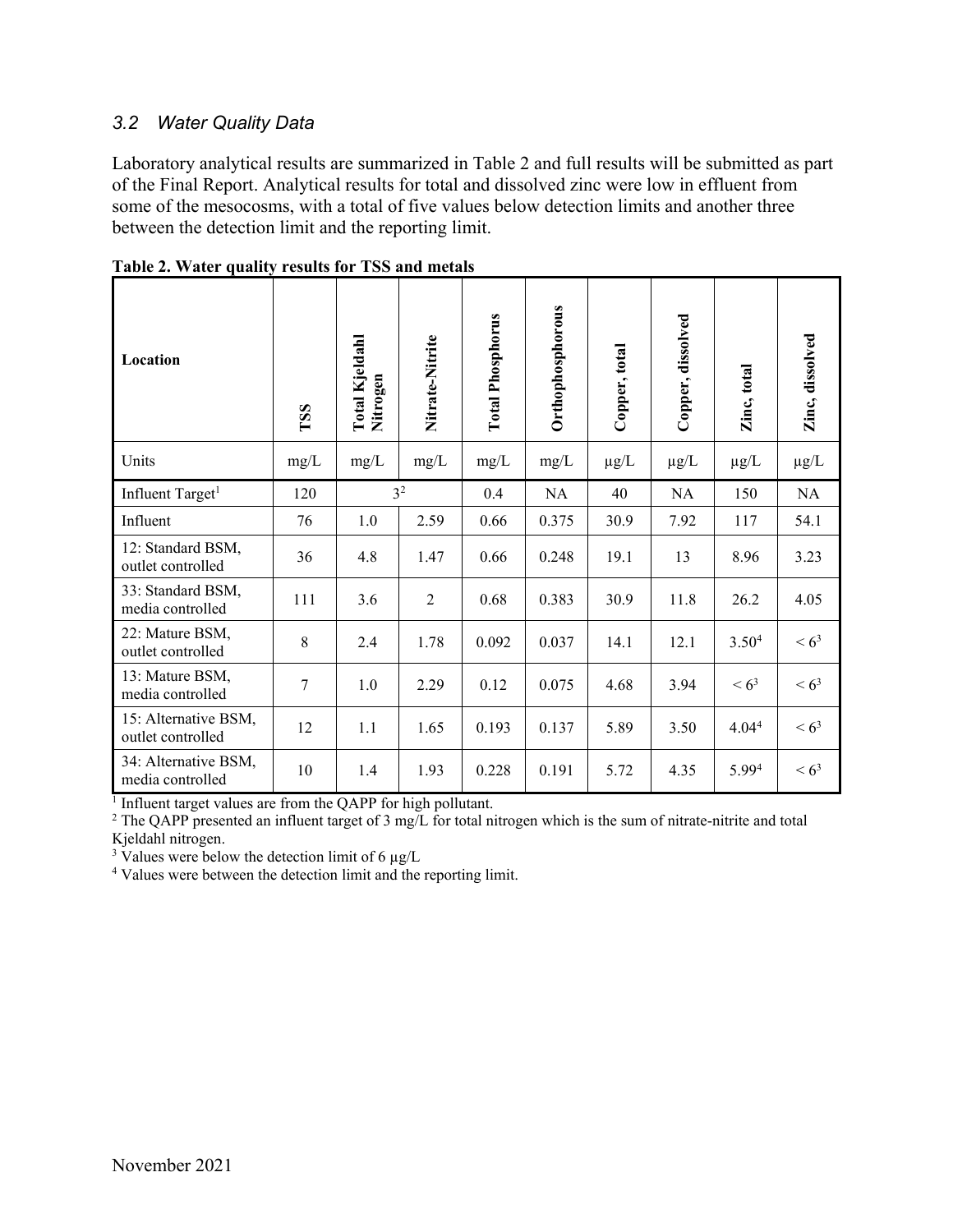## **4 Special Testing Event #2**

#### *4.1 Testing Overview*

Special testing event #2 was completed on October 27, 2021, following the completion of water quality event #3. This consisted of hydraulic residence time monitoring followed by hydraulic conductivity testing.

#### *4.2 Hydraulic Residence Time Testing*

Hydraulic residence time testing was completed according to the approach presented in the QAPP, with some minor modifications. To limit the potential for ion interference, the research team used bromide instead of MgCl2 as the conservative tracer. The weir box for each of the fully instrumented mesocosms and the influent sampling point was dosed with 4 L of a solution with 2,500 mg/L bromide. The transfer pump in the cistern was configured to convey water at a rate of 28 L/minute instead of 19 L/minute which was proposed in the QAPP. This higher flow rate was used to induce hydraulic differences between outlet-controlled and media-controlled mesocosms which are more apparent at higher flow rates. Flow was conveyed to each mesocosm for approximately 75 minutes before and then for 180 minutes after the dose was applied. Electrical conductivity in mesocosm effluent was recorded on a 1-minute logging frequency using Oakton PC450 handheld electrical conductivity meters.

Conductivity data from this testing are presented in Figure 1. Further analysis and discussion of these data will be presented in the Final Report.



**Figure 1. Hydraulic residence time testing results**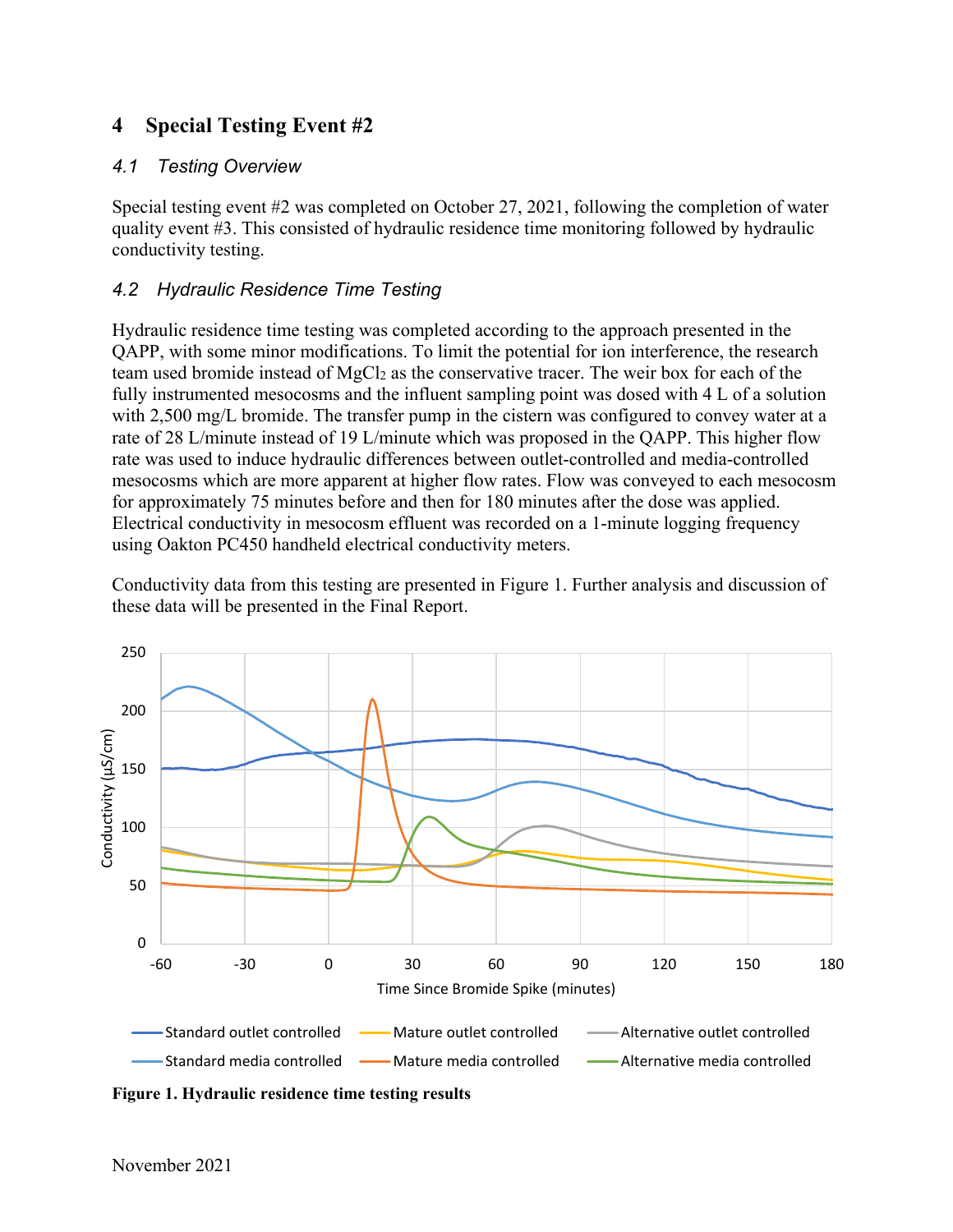#### *4.3 Hydraulic Conductivity Testing*

Hydraulic conductivity testing was completed in accordance with the method presented in the QAPP, with some minor modifications. Briefly, the outlet valve from each mesocosm was closed and then water was conveyed to each mesocosm until it was at least nine inches deep. The QAPP proposed filling each mesocosm to brim full, however, to save time and water, filling to nine inches of ponding depth was deemed adequate to initiate testing. This testing was completed immediately after finishing residence time testing, so some of the mesocosms still had shallow ponding at the start of hydraulic conductivity testing. The inlet valve to each mesocosm was then closed, and then outlet valves were adjusted to that all mesocosms discharged under mediacontrolled conditions. Surface ponding data was continuously measured using the HYDROS 21 sensor in each mesocosm. Surface ponding measurements were collected every 5 minutes instead of every 1 minute as specified in the QAPP because the shortest possible logging interval for the Meter sensors is 5 minutes.

Results from hydraulic conductivity testing are presented in Figure 2. Sensor drawdown data were analyzed to determine drawdown rate values by dividing the drawdown depth by the elapsed time for the portion of the drawdown curve with the steepest slope. Calculated drawdown rate values from Special Testing Event #3 are presented in [Table 3](#page-8-1) along with values from Special Testing Event #1. These values do not represent hydraulic conductivity values which account for several other factors. Hydraulic conductivity values will be calculated and presented in the Final Report.



**Figure 2. Hydraulic conductivity testing results**